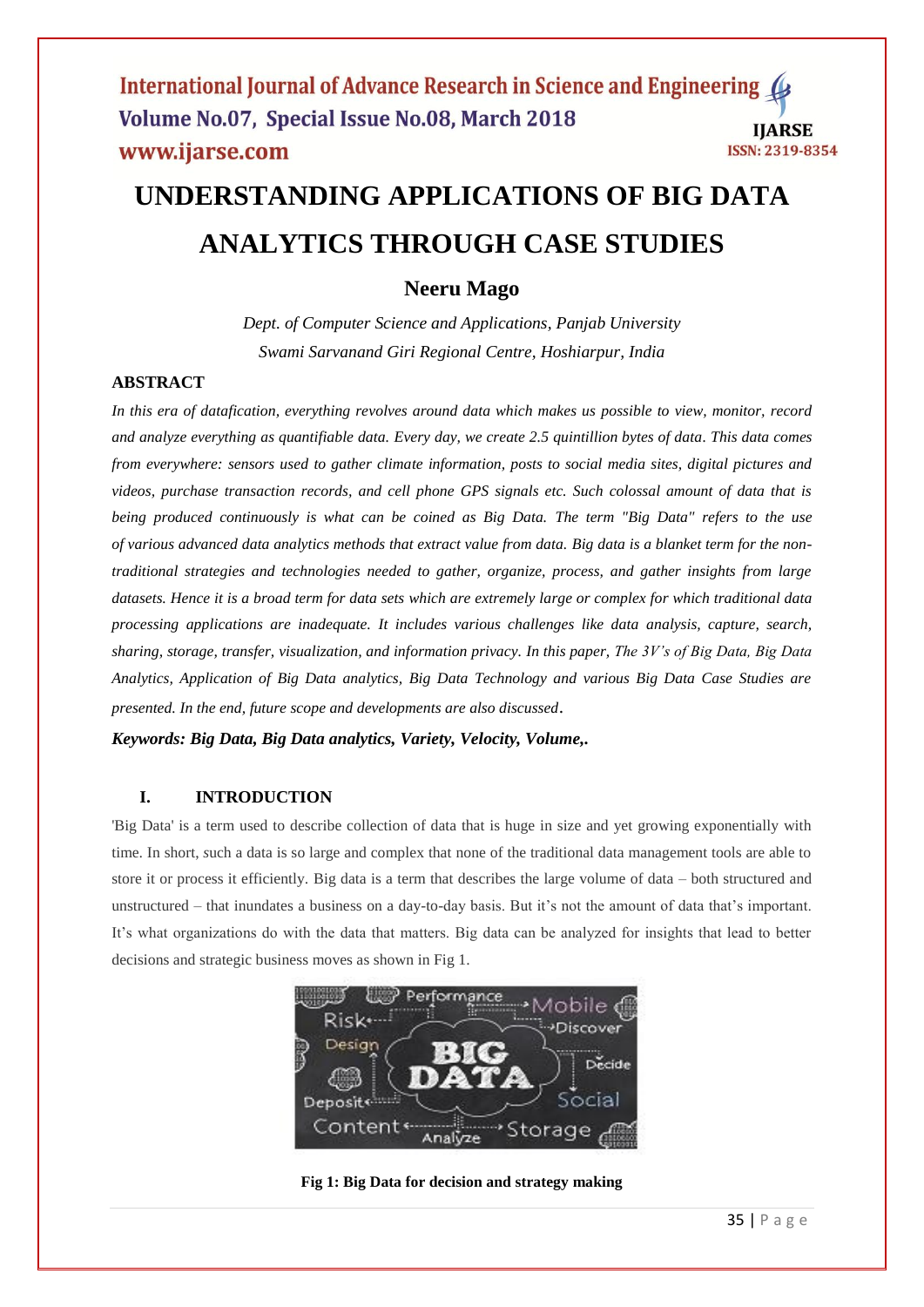The basic requirements for working with big data are the same as the requirements for working with datasets of any size. However, the massive scale, the speed of ingesting and processing, and the characteristics of the data that must be dealt with at each stage of the process present significant new challenges when designing solutions. The goal of most big data systems is to surface insights and connections from large volumes of heterogeneous data that would not be possible using conventional methods. In 2001, Gartner's Doug Laney first presented what became known as the "three Vs of big data" to describe some of the characteristics that make big data different from other data processing.

# **II CHARACTERISTICS OF BIG DATA**

## **1. The 3V's of Big Data:**

- **Volume** The quantity of data that is generated is very important in this context. It is the size of the data which determines the value and potential of the data under consideration and whether it can actually be considered Big Data or not. The name 'Big Data' itself contains a term which is related to size and hence the characteristic.
- **Variety** Big Data isn't just numbers, dates, and strings. Big Data is structured & unstructured geospatial data, 3D data, audio and video, sequences, time series, multi-dim arrays and unstructured text, including log files and social media, etc. To extract knowledge all these types of data need to linked together.
- **Velocity** The term 'velocity' in the context refers to the speed of generation of data or how fast the data is generated and processed to meet the demands and the challenges which lie ahead in the path of growth and development. Data is begin generated fast and need to be processed fast. Late decisions lead to missing opportunities

## **2. Other important characteristics of big data**

- **Variability** This is a factor which can be a problem for those who analyse the data. This refers to the inconsistency which can be shown by the data at times, thus hampering the process of being able to handle and manage the data effectively.
- **Veracity** The quality of the data being captured can vary greatly. Accuracy of analysis depends on the veracity of the source data.
- **Complexity** Data management can become a very complex process, especially when large volumes of data come from multiple sources. These data need to be linked, connected and correlated in order to be able to grasp the information that is supposed to be conveyed by these data. This situation, is therefore, termed as the 'complexity' of Big Data.

## **III BIG DATA ANALYTICS**

Big Data analytics is the process of collecting, organizing and analyzing large sets of data (Big [Data\)](http://www.webopedia.com/TERM/B/big_data.html) to discover patterns and other useful information. Big Data analytics can help organizations to better understand the information contained within the data and will also help identify the data that is most important to the business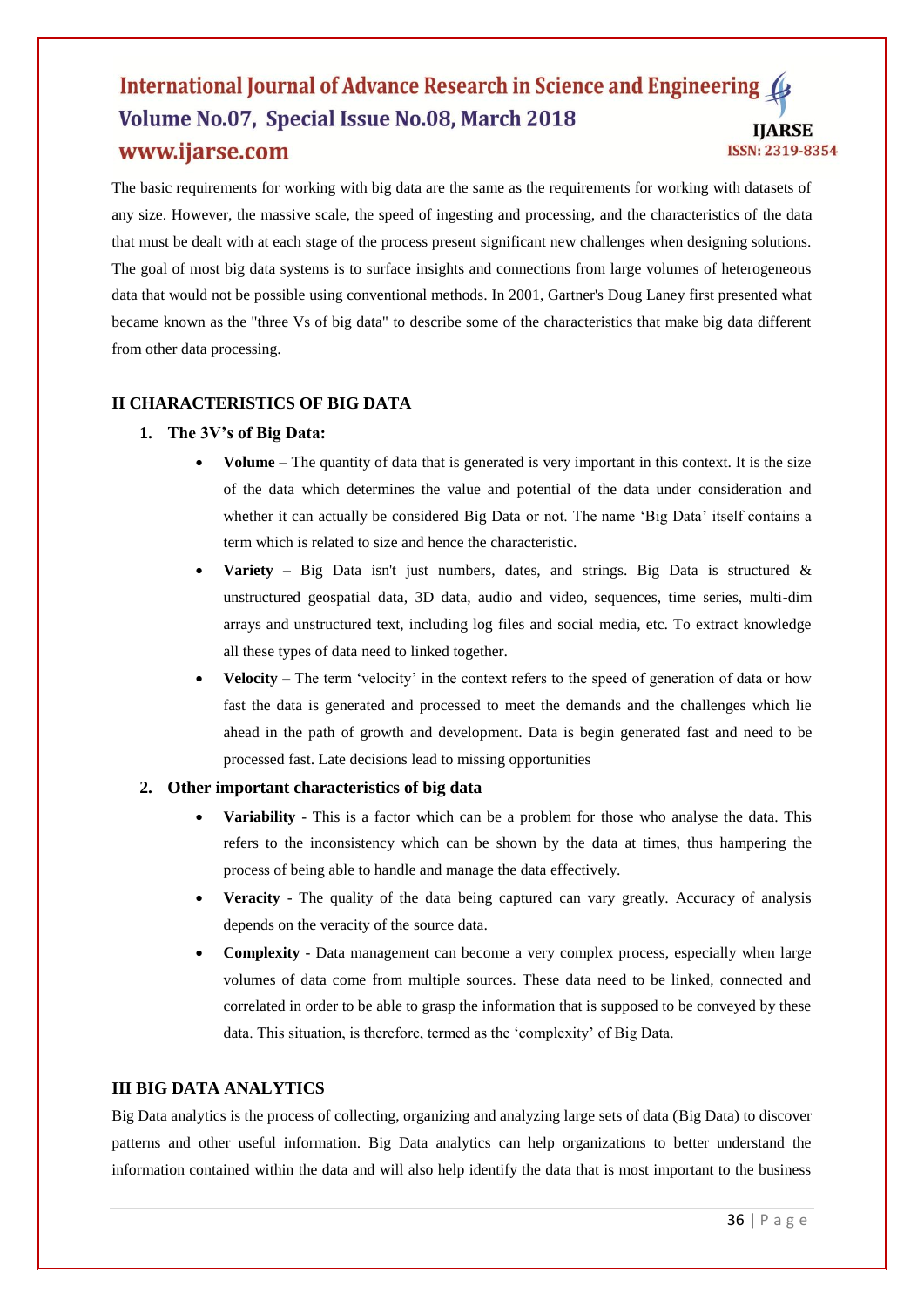and future business decisions as shown in Fig 2. Analysts working with Big Data typically want the *knowledge* that comes from analyzing the data.



**Fig 2: Big Data Analytics**

## **1. Why Big Data Analytics important?**

Big data analytics helps organizations harness their data and use it to identify new opportunities. That, in turn, leads to smarter business moves, more efficient operations, higher profits and happier customers. In his report "Big Data in Big Companies", IIA Director of Research Tom Davenport interviewed more than 50 businesses to understand how they used big data. He found they got value as shown in Fig 3 in the following ways:

- Cost reduction. Big data technologies such as Hadoop and cloud-based analytics bring significant cost advantages when it comes to storing large amounts of data – plus they can identify more efficient ways of doing business.
- **Faster, better decision making.** With the speed of Hadoop and in-memory analytics, combined with the ability to analyze new sources of data, businesses are able to analyze information immediately – and make decisions based on what they've learned.
- **New products and services.** With the ability to gauge customer needs and satisfaction through analytics comes the power to give customers what they want. Davenport points out that with big data analytics, more companies are creating new products to meet customers' needs.



**Fig 3: Advantages of Big Data Analytics**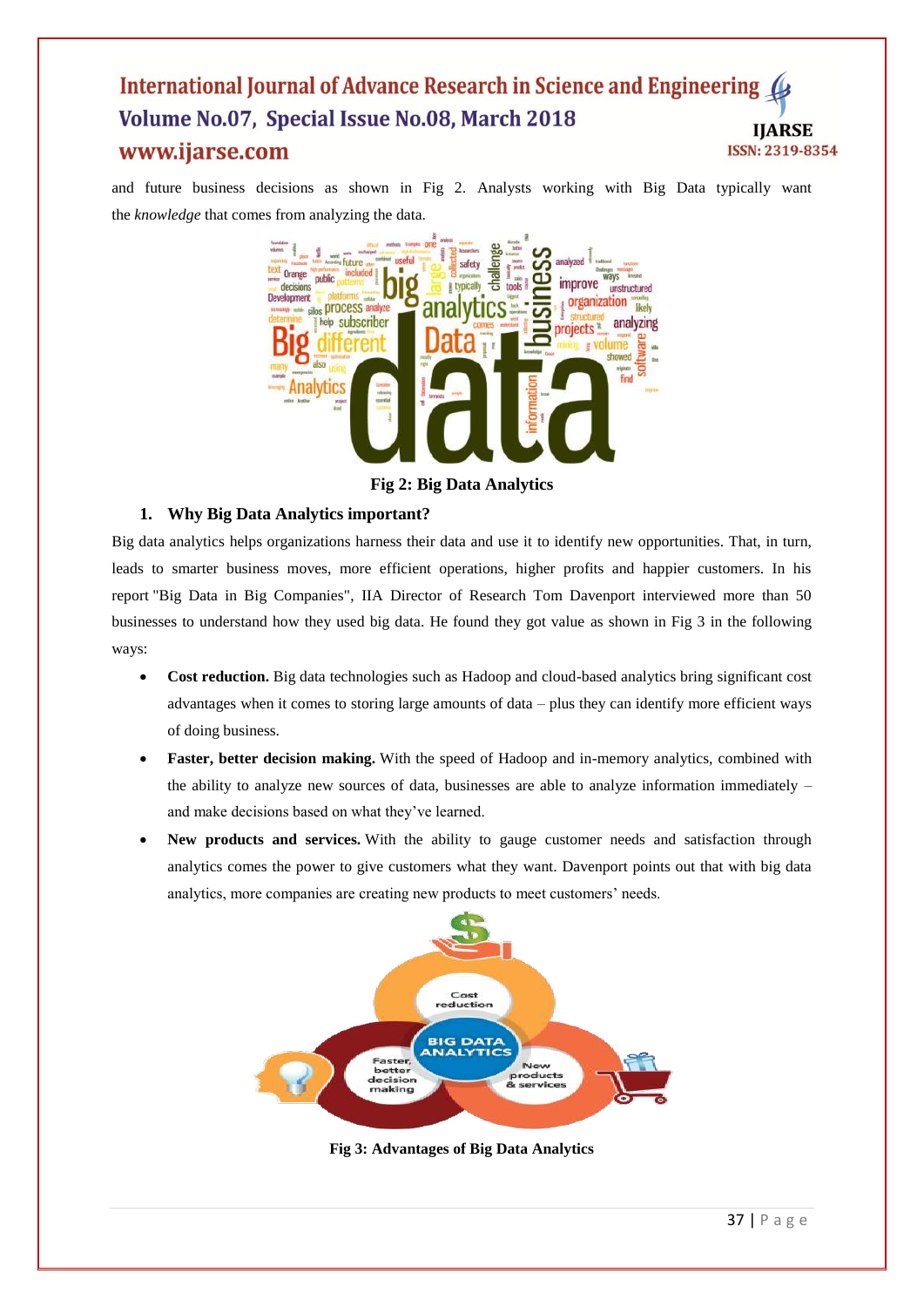## **IV APPLICATION OF BIG DATA ANALYTICS**

- **Government:** The use and adoption of big data within governmental processes allows efficiencies in terms of cost, productivity, and innovation.
- **International development:** Research on the effective usage of information and communication technologies for development (also known as ICT4D) suggests that big data technology can make important contributions but also present unique challenges to International development. Advancements in big data analysis offer cost-effective opportunities to improve decision-making in critical development areas such as health care, employment, economic productivity, crime, security, and natural disaster and resource management.
- **Manufacturing:** Based on TCS 2013 Global Trend Study, improvements in supply planning and product quality provide the greatest benefit of big data for manufacturing. Big data provides an infrastructure for transparency in manufacturing industry, which is the ability to unravel uncertainties such as inconsistent component performance and availability. Predictive manufacturing as an applicable approach toward near-zero downtime and transparency requires vast amount of data and advanced prediction tools for a systematic process of data into useful information.
- **Healthcare :** Big data analytics has helped healthcare improve by providing personalized medicine and prescriptive analytics, clinical risk intervention and predictive analytics, waste and care variability reduction, automated external and internal reporting of patient data, standardized medical terms and patient registries and fragmented point solutions.
- **Education:** A McKinsey Global Institute study found a shortage of 1.5 million highly trained data professionals and managers and a number of universities including University of Tennessee and UC Berkeley, have created masters programs to meet this demand. Private bootcamps have also developed programs to meet that demand, including free programs like The Data Incubator or paid programs like General Assembly.
- **Internet of Things (IoT):**Big data and the IoT work in conjunction. Data extracted from IoT devices provides a mapping of device interconnectivity. Such mappings have been used by the media industry, companies and governments to more accurately target their audience and increase media efficiency. IoT is also increasingly adopted as a means of gathering sensory data, and this sensory data has been used in medical and manufacturing contexts.
- **Information Technology :** Especially since 2015, big data has come to prominence within Business Operations as a tool to help employees work more efficiently and streamline the collection and distribution of Information Technology (IT). The use of big data to resolve IT and data collection issues within an enterprise is called IT Operations Analytics (ITOA). By applying big data principles into the concepts of machine intelligence and deep computing, IT departments can predict potential issues and move to provide solutions before the problems even happen.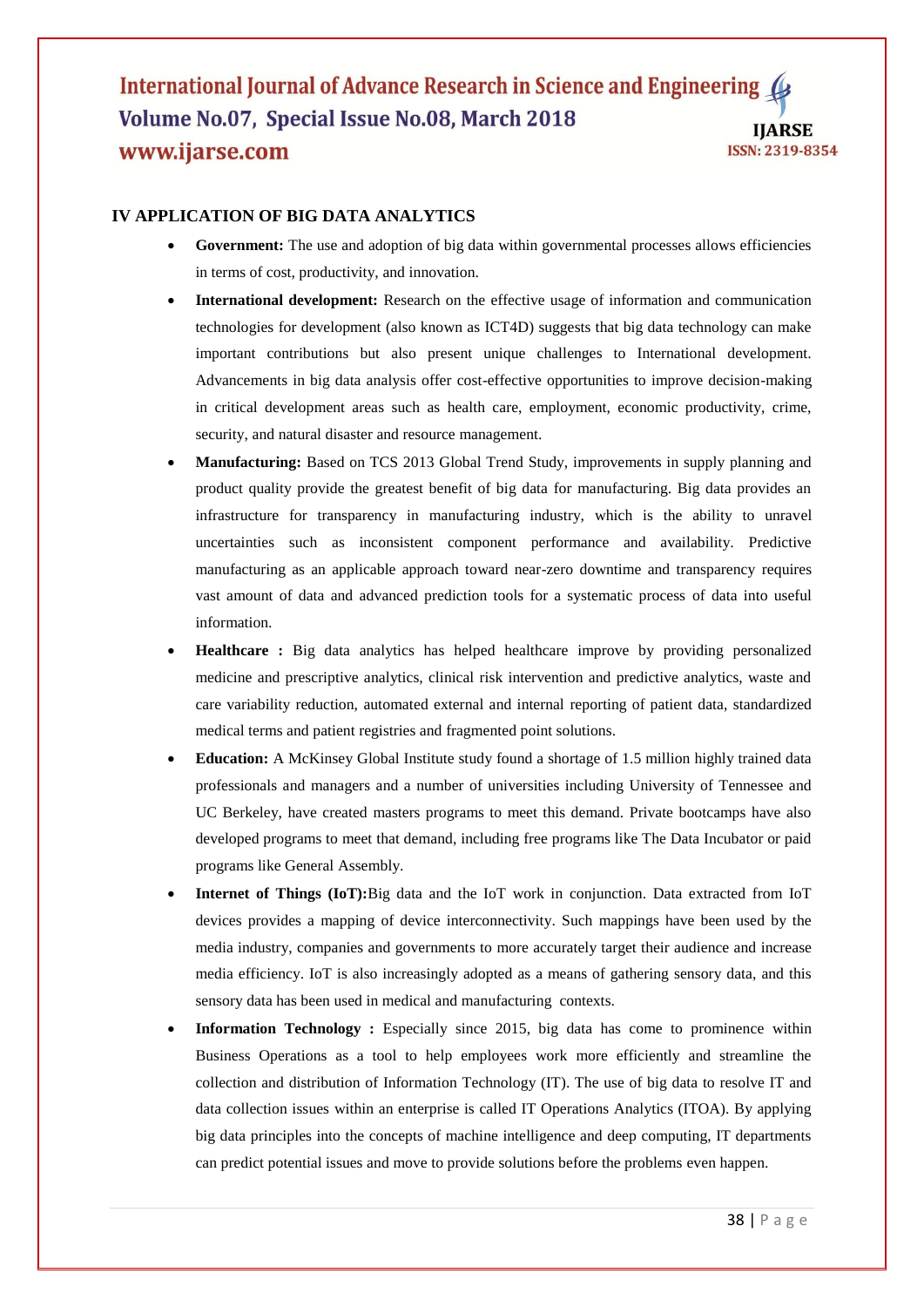# **V BIG DATA CASE STUDIES**

The case studies or Use cases of Big Data are as follows as shown in Fig 4.



## **Fig 4: Use cases of Big Data**

# **1. Big Data for Customer Sentiment Analysis**



How Delta Airlines uses Big Data for Customer Sentiment Analysis-

- Large airlines like Delta, monitors tweets to find out how their customers feel about delays, upgrades, in-flight entertainment , and more.
- For example, when a customer tweets negatively about his lost baggage with the airline prior to boarding his connecting flight. The airline identifies such negative tweets and forwards to their support team.
- The support team sends a representative to the passengers destination presenting him a free first class upgrade ticket on his return along with the information about the tracked baggage promising to deliver it as soon as he or she steps out of the plane.
- The customer tweets like a happy camper rest of his trip helping the airlines build positive brand recognition.

## **2. Big Data for Behavioural analytics**

How McDonald's uses big data for behavioural analytics -



With more than 34K local restaurants serving 69 million customers across 118 countries , 62 million daily customer traffic, selling 75 burgers every second, \$27 billion annual revenue- McDonald's is using big data analytics to gain lot more insight to improve operations at its various stores and enhance customer experience.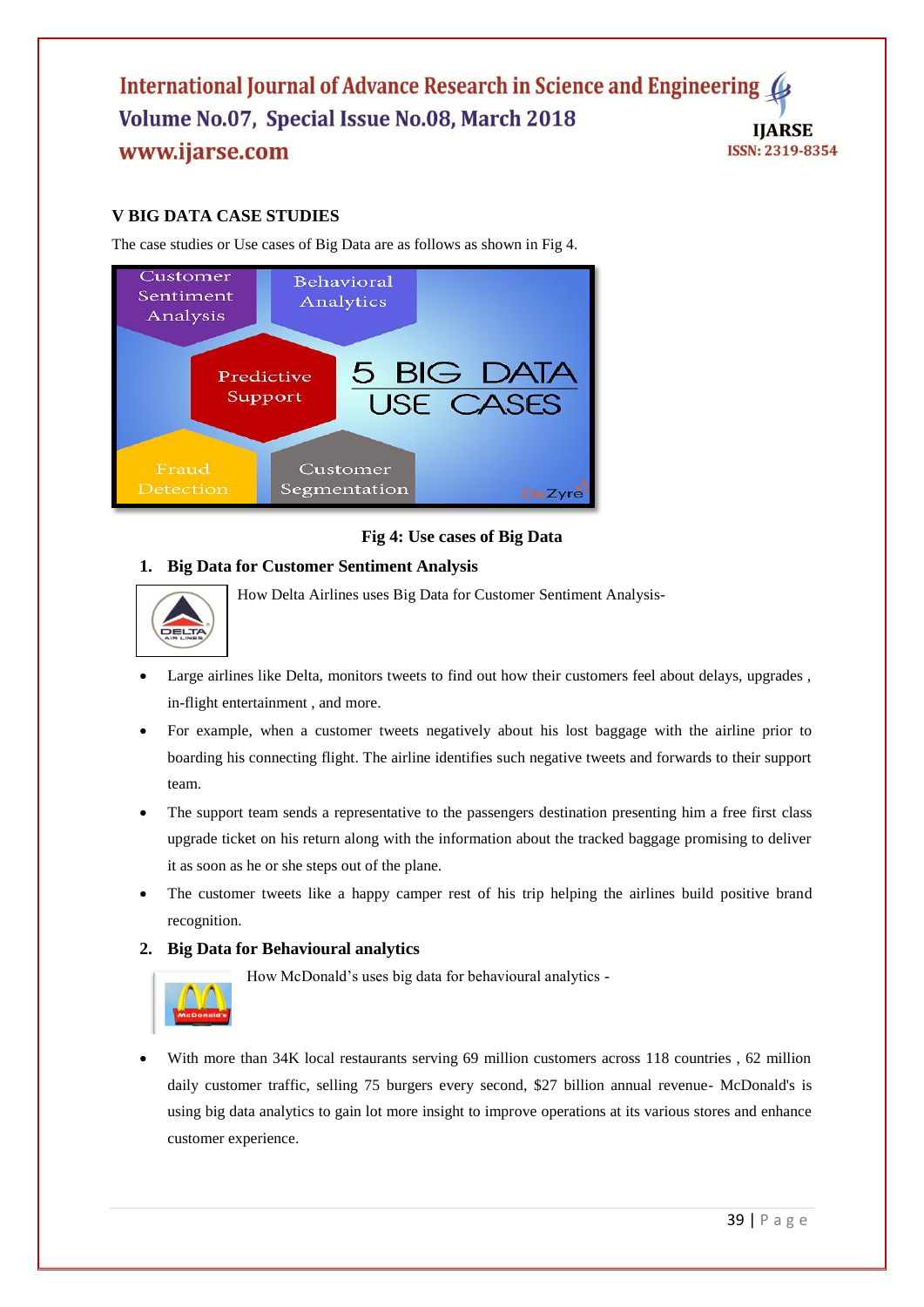McDonald's analytics system analyse data about various factors such as wait times, information on the menu, the size of the orders, ordering patterns of the customers to optimize the operations of its restaurants at specific locations.

# **3. Big Data for Fraud Detection**

 $\mathbb{R}$ Morgan Chase uses Big Data for Fraud Detection –



- JPMorgan Chase analyses emails, phone calls, transaction data to detect the possibilities of frauds which would otherwise be difficult to detect.
- JPMorgan uses analytics software developed by Palantirto keep a track of employee communications to identify any indications of internal fraud.

# **4. Big Data for Customer Segmentation**



**How Amazon uses big data for Customer Segmentation-**

- Just have a look at Amazon and see what products it recommends you to buy. The products recommended by Amazon are probably different for you and your friend.
- How do they do it? Every time a user logs into his or her Amazon account and makes purchases or browses various products on the site, Amazon collects this data and the next time the customer's returns, they offer them products based on their previous purchase and browsing history.
- This also helps Amazon identify various trends amongst people who make similar purchases. For instance, if 75% of the people who buy an Apple iPhone 6s also buy a power bank, then Amazon offers power bank as a recommendation whenever somebody purchases an iPhone 6s.
- By segmenting the customers based on their interests and purchase patterns, Amazon provides people with more choices even if they are not looking to buy other products, thereby tempting them to make additional purchases.

## **5. Big Data for Predictive Support**

How Ayasdi uses Big Data for Predictive Support-



sing 20 year old breast cancer data by running it through its IRIS product that combines macnine learning and topology.

- Ayasdi is leveraging big data analytics to discover new relationships and new questions that can be answered with the help of the 20 year old dataset.
- Ayasdi developed topologies for leukaemia and breast cancer patients' data by analysing the data to find similarities which can help in predicting and finding novel cancer treatments and therapies.